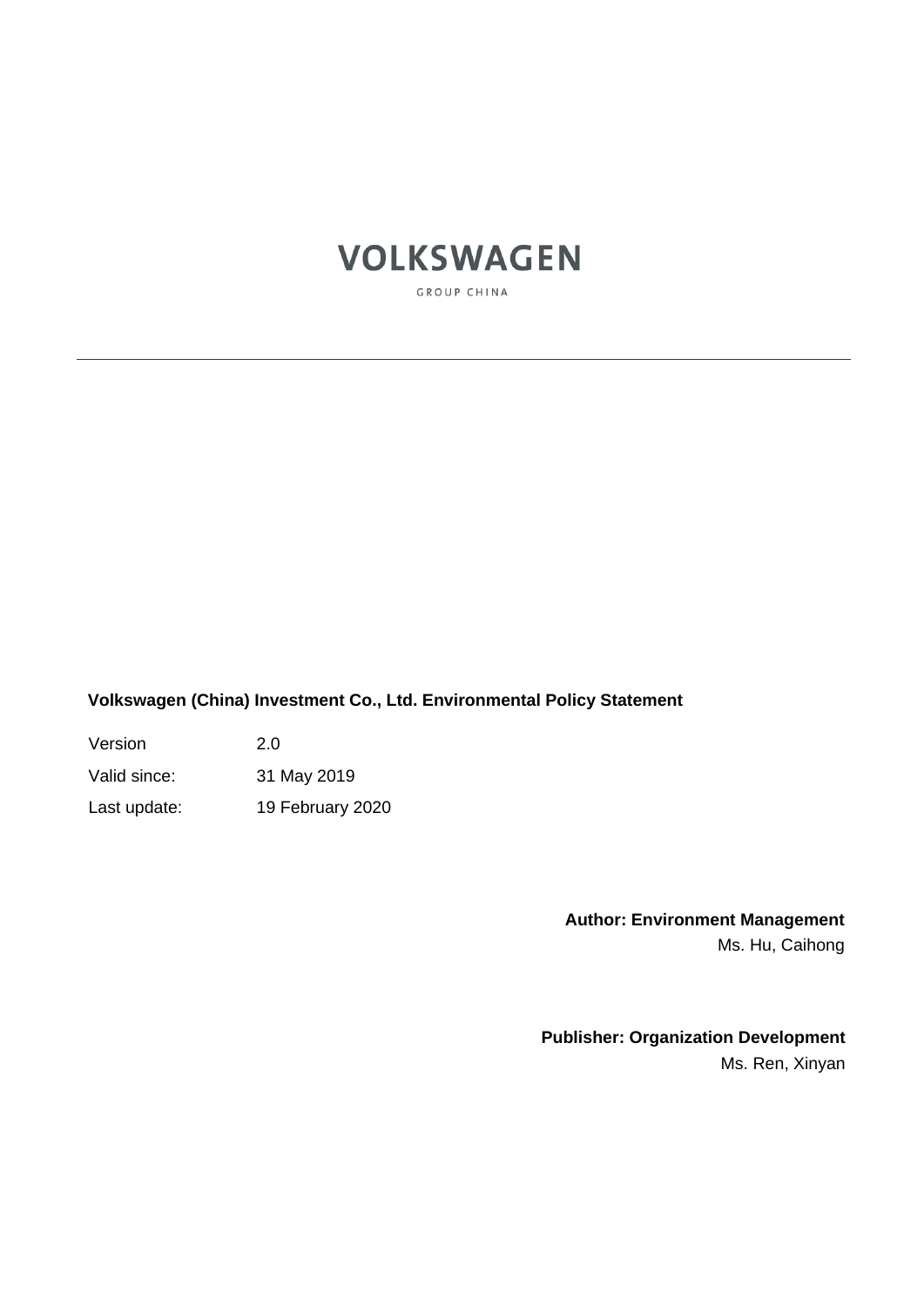### **Volkswagen (China) Investment Co., Ltd. Environmental Policy Statement**

As a global leader in the development, production and distribution of motor vehicles and mobility services, the Volkswagen Group has committed itself to become a leading provider of sustainable mobility and a role model for protecting our environment.

Volkswagen (China) Investment Co., Ltd. (VCIC), shares the Volkswagen Group's view and mission of embracing the challenges of climate change and its commitment to the two degree target of the United Nations. We are keenly aware of our outstanding responsibility for our environment associated with the global and regional environmental and societal impacts of our activities and products. To reduce our environmental footprint, we use our global innovative capacity to address environmental challenges throughout all life cycle stages of our mobility offers. Our mobility innovations will also help our customers to reduce their environmental footprint while simultaneously securing our business competitiveness and employment.

Guided by our "VCIC Environmental Mission Statement", VCIC commits to the following requirements:

## **1 Leadership**

Our leaders, at every level of VCIC, are aware of the environmental risks of their business activities in China and will demonstrate, in words and in actions, their commitment to acting in accordance with the laws and the company policies and to environmental leadership. They are responsible for the implementation of this Policy in their business units and for ensuring that all employees are informed, qualified and held accountable for their assigned responsibilities. In their area of responsibility, they create an appropriate framework in which employees and business partners can communicate especially sensitive environmental issues openly and without fear of negative consequences. The Board of Management at VCIC will consider environmental leadership with equal weight to other business criteria in key company decisions.

#### **2 Compliance**

We comply with legal and regulatory requirements as well as company standards and targets. Our Environmental Compliance Management Systems ensure that ecological aspects and compliance obligations in our business activities are identified and appropriately considered. Environmental misconduct including fraud are treated in accordance with our organizational guidelines as regulatory violation. Compliance with this VCIC Environmental Policy Statement and with VCIC environmental requirements will be annually evaluated and reported to the Board of Management at VCIC and at each entity.

#### **3 Environmental Protection**

We follow a life-cycle approach to mitigate environmental risks and to seize environmental opportunities such as the integration of renewable energy sources, decarbonization, sustainable supply chains and resource efficiency. We implement economically viable methods to reduce our environmental impact across the life cycle of our operations, products and services. Our efforts are verified annually by public disclosure of key performance indicators.

# **4 Stakeholder Collaboration**

We engage with our employees, regulators, customers, suppliers, communities, public authorities and other interested stakeholders to improve our understanding of environmental requirements and expectations. Stakeholder input is considered and reflected in our Environmental Compliance Management System and in our operations, products and services. We provide transparent and reliable information in our dialogue with and reporting to our stakeholders.

#### **5 Continual Improvement**

As part of our effort to continually improve the impact of our products, services, processes and

Annex 1 to Policy No. 45 │Environmental Policy Statement│ Version 2.0 │ Last update: 19 Feb. 2020